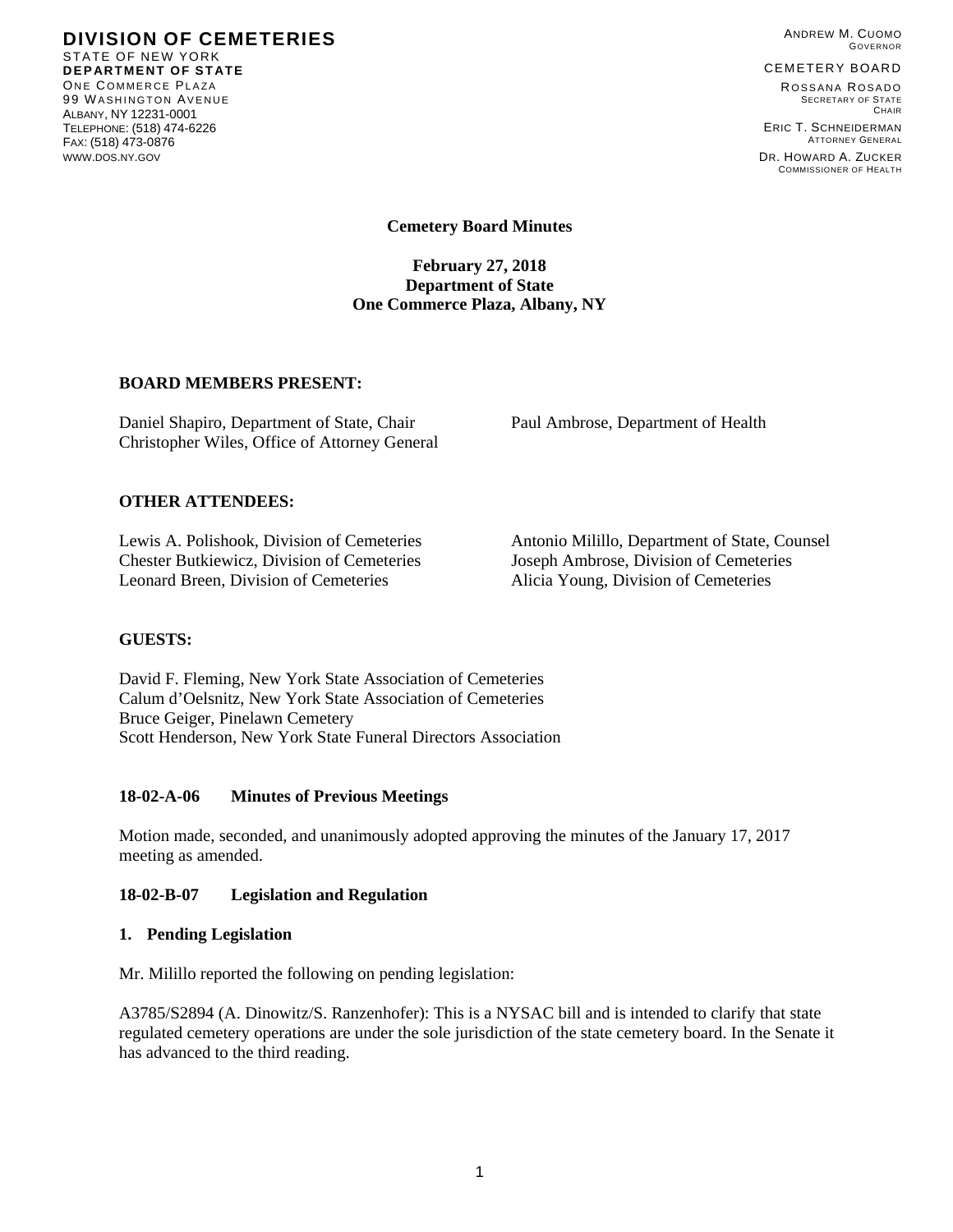A7256 (A. Englebright) This bill would add a new section 1518 to Article 15 of the N-PCL that would establish a Native American burial site review committee to which all discoveries of an unmarked burial site during ground-disturbing activities must be referred. It gives that committee certain duties and responsibilities that depend on whether or not the remains are determined to be Native American remains. While put in Article 15 it probably belongs in Article 14 which includes private and family cemeteries.

A7666/S5984 (A. Lupardo/ S. Seward) This bill would permit funeral entities that operate crematories to transfer the crematory to another entity; to expand the crematory; and to relocate the crematory. While it passed in the Senate, it died in Assembly and was referred to Consumer Protection.

A470 (A. Gunther): This bill would amend the EPTL and N-PCL to add a definition of "community foundation" and to allow such foundations to be custodians and trustees of cemetery trust funds. Nothing has happened in the Assembly.

# **2. Rules and Regulations**

None.

# **18-02-C-08 Division's Report**

Mr. Polishook reported that we have received online submissions of the new annual report. Division has received feedback on the hard copies of the form; this feedback will be used to make minor adjustments and clarifications to language, but no substantive changes. The new database is up and running replacing the legacy database while expanding data capture and access capabilities.

### **18-02-D-09 Vandalism Report**

Mr. Butkiewicz presented the vandalism report: In this fiscal year, the Division has collected \$164,219 in vandalism fund fees. As of January 2018, the Board had granted \$886,355 from the vandalism fund. There are \$1,702,636 in applications pending.

Mr. Polishook presented a Supplemental Abandonment application for Whispering Maples Cemetery's electrical work. Electrical lines located between the two buildings and were entangled in branches appearing to be unsafe. The cemetery is proposing to perform electrical work at the Ellenburg location; running electrical lines under driveway and performing additional work to electrical boxes; which was not approved in the cemetery's original application for abandonment funds.

Motion made, seconded and unanimously adopted to approve the request for a change to the application to allow for payment for repair of the electrical connection as set forth in the application, without adjusting the appropriated amount, but without prejudice to a request for additional funds at this time.

### **18-02-E-10 Fishkill Rural Cemetery (14-007 Dutchess) – Mausoleum**

Fishkill Rural Cemetery has submitted an application seeking approval for construction of a mausoleum. The cemetery's board of trustees unanimously approved the proposed construction of the mausoleum at the annual lot owners meeting held on July 20, 2017. There were no lot owners in attendance. The total budget for the project is \$1,293,100. The information provided appears to satisfy the requirements of section 201.11 of the not-for-profit corporation law.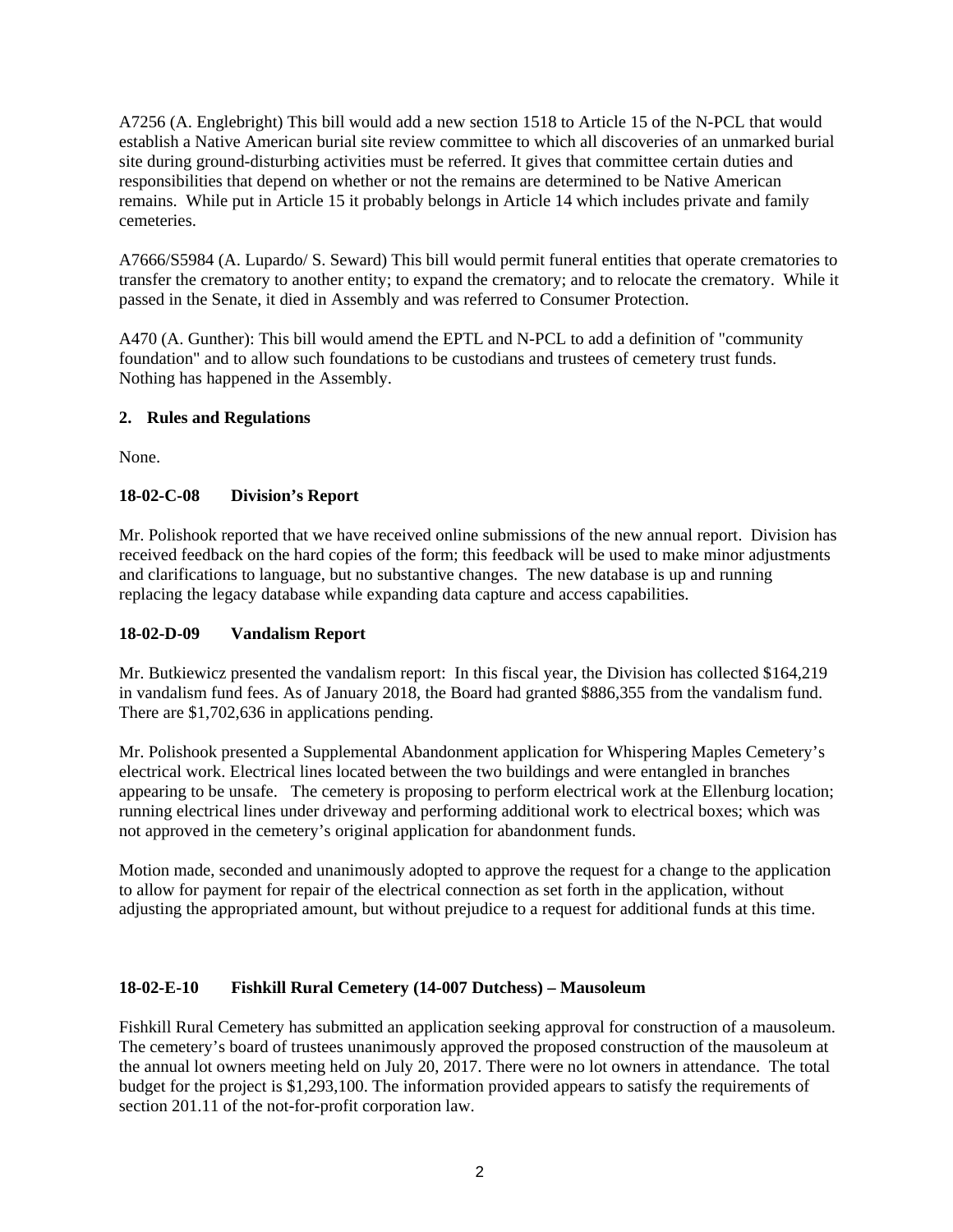The proposed mausoleum is to be 3,710 square feet with a 10' wide concrete sidewalk around the building with a connecting driveway. The mausoleum will have 192 single crypts, 180 tandem crypts, 12 triple crypts, 80 granite front niches and 124 glass front niches. The building is designed so that an addition may be added at a later date.

The building will be constructed using a loan of \$500,000 from Permanent Maintenance fund and estimated pre-sales of \$600,000. The cemetery will use a marketing firm in Fishkill to tailor a marketing plan for the mausoleum sales. All sales will be conducted in-house by cemetery employees. The cemetery estimates total revenue to be 4 to 5 million dollars.

The cemetery also plans to obtain a non-secured line of credit from the Putnam County Savings Bank for \$500,000 at 4.75%. The cemetery originally proposed to pay back the Permanent Maintenance loan by allocating an additional percentage of new mausoleum unit net sales to the Permanent Maintenance Fund. On February 12, 2018, at the Division's request, the cemetery proposed a fixed monthly payment of \$5,208.33 for eight years as an alternative to the percentage of sales payment method. The cemetery anticipates repayment to begin in 2020 post construction. The Division has no objection to this project as presented.

Motion made, seconded and unanimously adopted to: (1) approve mausoleum construction contingent upon review by the Division of any adverse comments received from lot owners in response to the required posting; if such comments appear then the Division should bring them to the Board. Also, contingent upon all local approvals; and (2) recommend to the court approval of PM loan contingent upon counsel review of the petition and in accord to representation made in the application review by the Division of PM loan of \$500,000 with a payback over eight years at \$5,208 per month.

# **18-02-F-11 Pine Plains Cemetery (34-038 Onondaga) – Columbarium**

Pine Plains Cemetery Association has two 64 niche columbaria that are approximately 80% sold and seek to install a third unit. Application received requests approval to build a 64 niche columbarium. The columbarium construction was approved by the trustees at a meeting held September 9, 2017. The columbarium will be purchased for \$27,355. With foundation, the total cost of this project is estimated to be \$30,188.68. The project will be financed from the general fund of the Pine Plains Cemetery. Estimated total cumulative revenues from niche sales will be \$60,800.

Motion made, seconded and unanimously adopted to approve the project as set forth in the application contingent upon no significant opposition to the building in response to the cemetery's posting as required by regulation.

# **18-02-G-12 Wiltwyck Rural Cemetery (56-037 Ulster) – Major Renovation**

The Board approved this project in June 2017. At the time, it was understood that the project would be financed by a commercial loan at the rate of 4.25%. However, the terms of the loan have changed slightly. For the first year of the loan, the interest rate will be a minimum of 4.25% with a ceiling of 5.25%. After the first year the interest rate will be 4.25% for the remaining nine years of the loan. The financial impact would be a maximum of \$13,000 if the full amount of the loan were to be withdrawn on day one of the loan. The Division continues to believe that the project will be profitable for the cemetery and will serve the area by providing a modern cremation facility instead of the current garage-type building with a propane-fired retort.